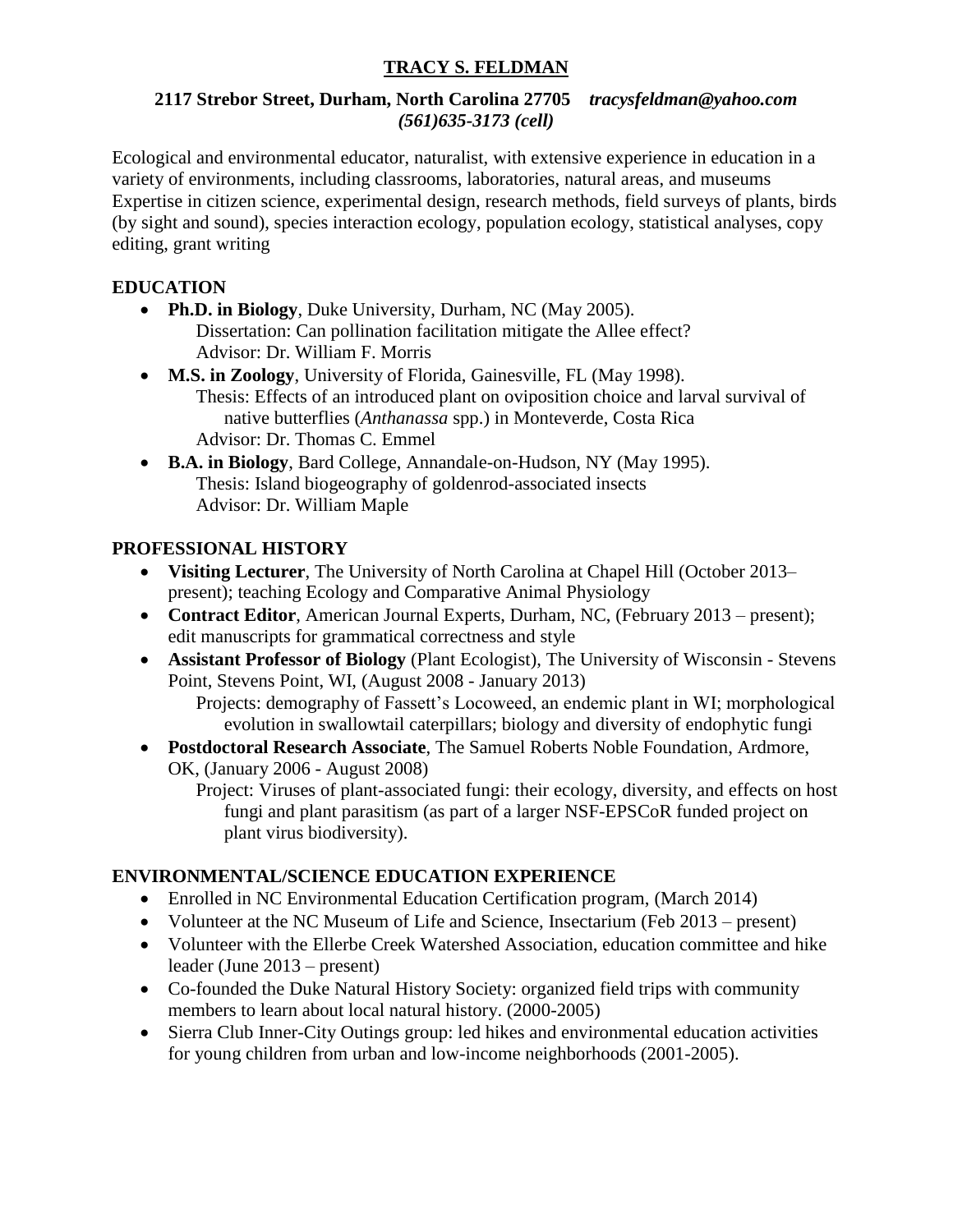# **TRACY S. FELDMAN**

## **2117 Strebor Street, Durham, North Carolina 27705** *tracysfeldman@yahoo.com (561)635-3173 (cell)*

## **SCIENCE TEACHING EXPERIENCE**

### **Course Instructor and Curriculum Development:**

- Part-time faculty, UNC Department of Biology (October 2013 present)—Teaching Ecology and Comparative Animal Physiology
- Full-time faculty, UWSP Department of Biology (August 2008-December 2012; responsible for all aspects of these courses):
	- **Ecology:** a course introducing major subfields of ecology, stressing the scientific method as a way to understand major concepts in ecology
	- **Ecological Methods:** a laboratory course with an emphasis on doing ecological research, in which students design their own experiments, collect and analyze data, write lab reports and present their results
	- **Plant Ecology:** an advanced class and laboratory course on ecological principles applicable to plants, emphasizing scientific writing and literacy
	- **General Biology:** a class and laboratory course for non-majors, covering basic principles and ideas in ecology and evolution, and using the scientific method
	- Seminars for advanced undergraduates in various topics, including "mutualisms", "virus evolution and ecology", and "deception in ecological systems", that involve presentations and in-depth discussions of primary literature
- Part-time faculty, teaching Introductory Botany for the Continuing Education Program at Guilford College (fall 2003)
- Co-designed and co-taught an introductory course in insect biology for advanced undergraduates at Elon University (January term 2003, with Dr. Lisa Carloye)
- Teaching Assistant and Laboratory Instructor (Ecology, Organismal Evolution, Animal Physiology, and Introductory Biology) at Duke University (fall 2000- fall 2005)

## **Student Mentoring (supervisory experience):**

- Masters committee member (2 students, UW-SP College of Natural Resources; 2010-11)
- Mentoring undergraduate research students
	- UW-SP (more than 10 students on 4 separate projects; 2009-12)
	- The Samuel Roberts Noble Foundation (2 students; summers 2007 and 2008).
	- Duke University (1 student; summer 2002); the University of Florida (fall 1997)

## **GRANTS RECEIVED**

- Award from the Wisconsin Department of Natural Resources, to conduct field work to study demography of Fassett's Locoweed (*Oxytropis campestris* var. *chartacea*) (2009- 12)
- UWSP University Professional Development Committee Grant to study demography of Fassett's Locoweed (*Oxytropis campestris* var. *chartacea*) (2010)
- Duke University Graduate Student Teaching Mini-grants (spring 2001 and 2002)

**SOFTWARE:** Microsoft Office (Word, Excel, PowerPoint, Outlook), Matlab, R **LANGUAGE SKILLS:** Moderate facility with Spanish (from time spent in Costa Rica and Panama)